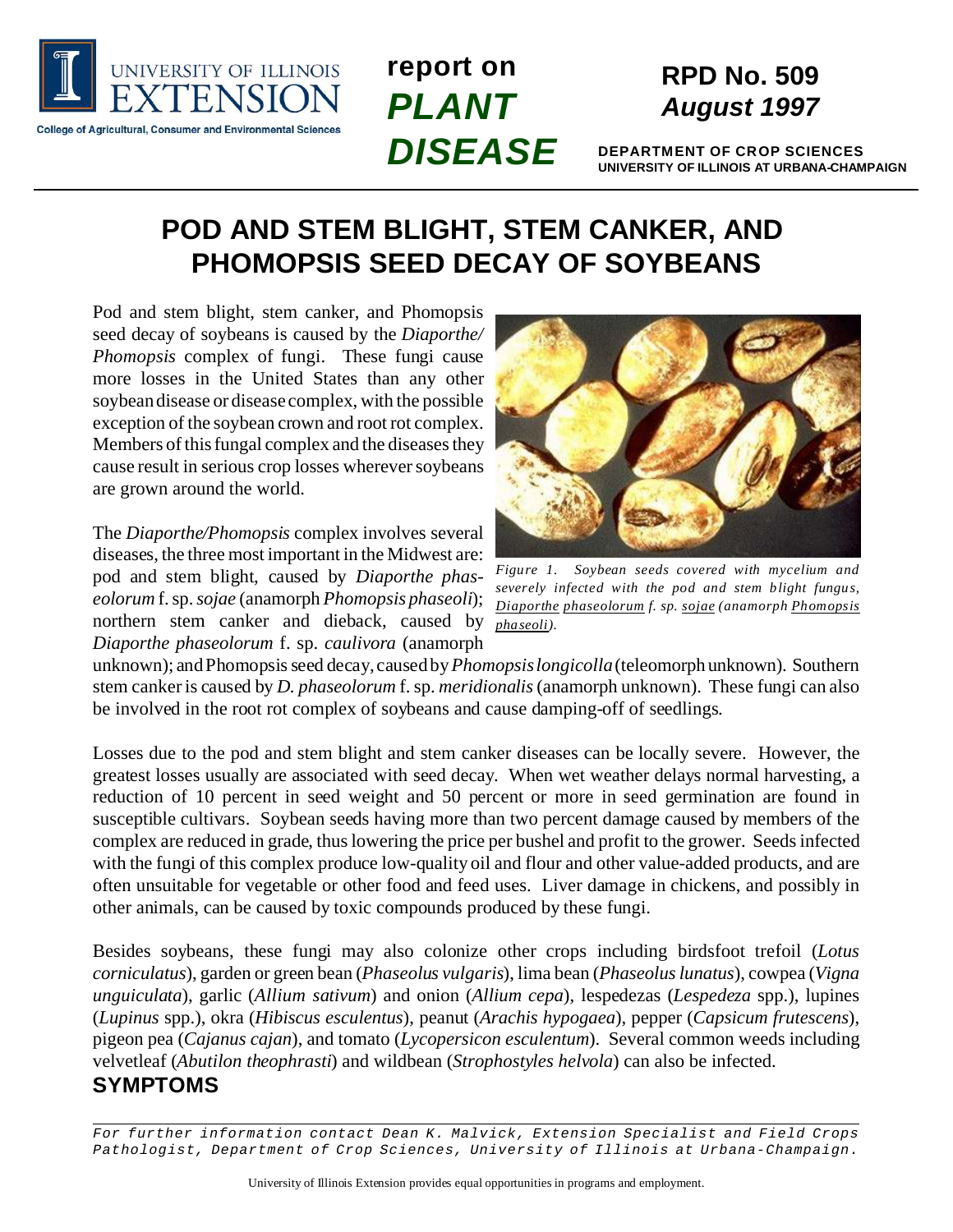-2-

Soybean plants may become infected at any time during the growing season, with visible symptoms appearing only on young seedlings or on maturing plants. Symptoms develop on seeds, seedlings, leaves, petioles, stems, and pods.

## **Seed and Seedlings**

Heavily infected seeds are elongated, shriveled, severely cracked, flattened, and may be partly or

completely covered by a whitish mold growth (Figures 1 and 2C). Seeds extensively colonized by the fungi usually do not germinate. Healthy-appearing seed may harbor the fungi within the seedcoat. During germination the fungi grow rapidly from seedcoat infection sites to cause either seedling wilt and damping-off (Figure 2D) or the production of lowvigor seedlings. On the outside of the cotyledons, necrotic lesions develop that range from pinpoint size to completely covering the cotyledons. At first, the lesions are chlorotic and water-soaked; later, they turn reddish brown and crusty (Figure 2D). In infected seedlings the seedcoat commonly adheres to the cotyledons, preventing their opening after emergence. A watery brown rot near the soil line disintegrates stem tissues and can damping-off, and symptoms disappear.

cause young seedlings to collapse. Within  $F_{figure\ 2.}$  Pod and stem blight. A. Infected stem with pycnidia; B. two weeks after emergence, soybean Infected pod with scattered pycnidia; C. Moldy pod and seeds (bottom); *healthy pod and seeds (top); D. Cotyledon lesions and radicle decay in* seedlings become increasingly resistant to *infected seedlings.*

## **Leaves and Petioles**

Leaf symptoms usually caused by the pod and stem blight fungus, are commonly indistinct and unrecognized, becoming visible in early to mid-July in southern and central Illinois, and somewhat later in northern Illinois. Leaf infections are ash gray with a narrow, water-soaked margin; they usually develop first at the tips and margins of the lower leaves, which may be weakened by shading or attacks of other disease-causing organisms. The entire leaflet becomes ash gray and dies as infection progresses toward or into the petioles. Scattered pycnidia, the speck-sized, black, asexual reproductive bodies of the *Phomopsis* stage, form in large numbers on the surface of dead infected petioles. Diseased petioles can remain attached to the stem but usually fall prematurely. The presence or absence of pycnidia on petioles on the soil under plants may be important when deciding whether to apply a foliar fungicide.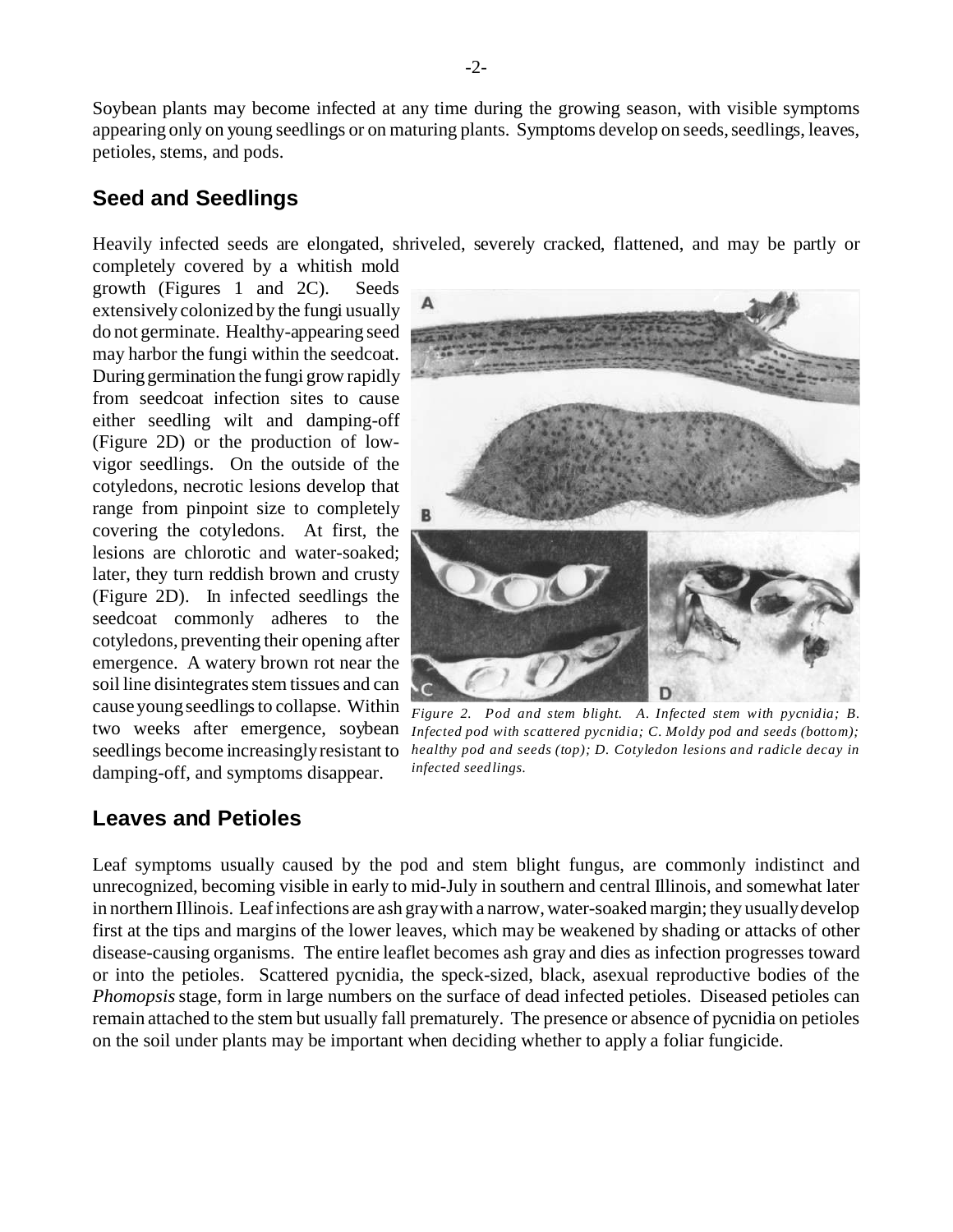### **Stems**

Necrotic lesions usually appear after the mid-pod stage and are generally centered about the stem nodes and can be caused by the pod and stem blight and stem canker fungi. At first, they are bright red but later darken and become slightly sunken. Elliptical lesions are usually about an inch or more (2 to 3 cm) long. Occasionally, these lesions may enlarge and girdle the stem, killing the plant prematurely. Large numbers of minute black pycnidia are characteristically produced in rows on the stems (Figure 2A) and upper branches after the plant dies. The pycnidia may be clustered in small patches, usually near the nodes, or they cover a large portion of the stem. In hot, dry seasons they are found only on limited areas of the stems and branches near the ground. In addition to the pod and stem blight and stem canker pathogens, a number of other fungi are associated with dead stems including species of *Alternaria, Colletotrichum, Phoma,* and *Septoria.*

### **Pods**

Pods growing on broken side branches and on the lower nodes are the first to show symptoms. Lesions develop around naturally occurring wounds and around pod hairs (trichomes). Spreading lesions that originate on infected pod stalks (peduncles) may move downward to invade pod tissues. Pod lesions are commonly chocolate brown in color. Early pod infections cause pod abortion. Later infections produce pod flattening because of reduced pod-fill. Infected pods "mature" prematurely and produce small, dull, infected seed. Pycnidia are scattered on the dry, dead, poorly developed pods and are not produced in rows as they are on the stems (Figure 2B). Pycnidia-covered pods usually contain rotted seed covered with a white fungal mycelium of the seed decay or pod and stem blight fungus (Figures 1 and 2C).

## **DISEASE CYCLE**

The pod and stem blight and stem canker fungi survive the winter as dormant mycelia within infected seed or in soybean or other host debris. During the growing season, mycelia within the black fungal fruiting bodies (pycnidia and perithecia) form large numbers of asexual or sexual spores. Initial infections result from planting diseased seed or develop from rain-splashed spores, produced on infected plant debris, that land on susceptible soybean tissue. When a film of moisture is present, the microscopic spores germinate in 4 to 18 hours and penetrate the tissue. The fungi penetrate immature, senescent, or wounded tissues directly. Shaded or aging leaves and side branches damaged by wind, hail, insects, or the weight of pods are extensively colonized early in the growing season.

Pods may become infected any time during their development. Only infections initiated in pods can infect seeds and cause seed decay. Seed usually become invaded by the fungi during or after infected pods turn yellow. At first, seed infections are concentrated at the lower plant nodes; later, if harvest is delayed, infections spread throughout the plant. Pod deterioration associated with a delayed harvest favors infection. Invasion of the seed is often greatest on broken side branches, which commonly occurs in lowpopulated fields where large gaps between plants favor early and excessive branching. More seed decay occurs in plants deficient in potassium, infected with a virus, or heavily attacked by insects. Alternating periods of wet and dry weather favor pod deterioration and splitting. The number of seeds infected with the pod and stem blight, stem canker and Phomopsis seed decay fungi decreases with increased length of storage. However, the fungi can remain alive in seed for at least two years if the storage is cool and dry. This can not be considered a control measure, however, since seeds more than one year old should not be planted. Spread and development of disease are favored by prolonged wet periods and warm temperatures (more than 70°F or 21°C) after the soybean plants flower.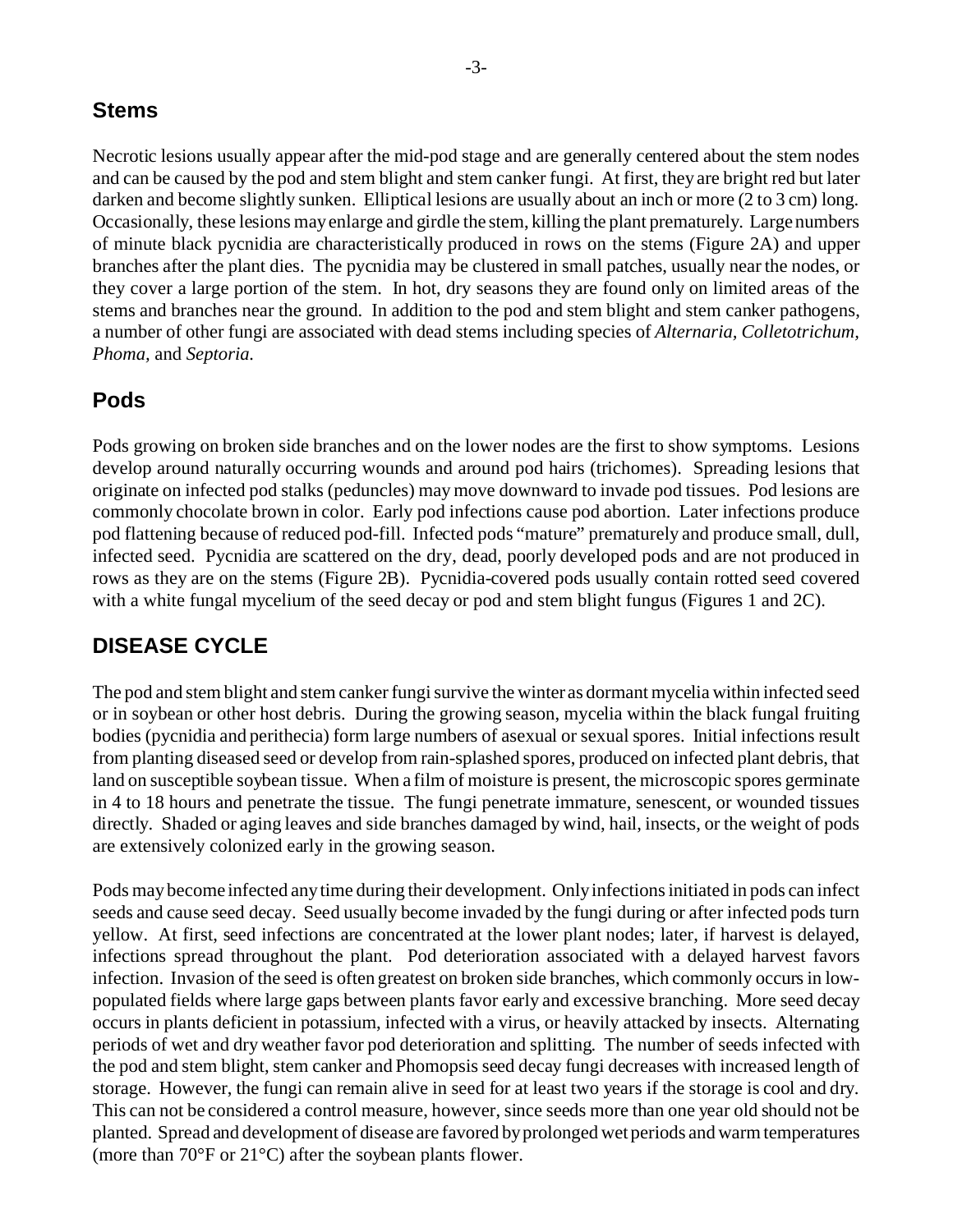# **CONTROL**

- 1. **Plant high-quality, certified soybean seed** germinating more than 80 to 85 percent in a warm germination test or over 70 percent in a cold germination test. High germinating seed usually harbor fewer and less severe pod and stem blight and stem canker infections. In a warm test, lightly infected seeds will often germinate, while the same seeds in a cold test will **not** germinate. Since the cold test may closely simulate unfavorable field conditions after planting, a cold germination test is recommended for all seed to be planted.
- 2. **Plant seed that has been thoroughly cleaned**. The pod and stem blight and stem canker fungi commonly colonize the bits of soybean stems, pods, and other debris that accompany noncleaned seed. Cleaning the seed before planting eliminates this infected plant tissue, thus eliminating a primary source of infection.
- 3. **Use a protectant fungicide or fungicide mixture to control** *Diaporthe/Phomopsis* **and other seed-and soilborne fungi that attack soybean seeds and young seedlings**. Treating the seed will not make good quality seed. Proper treating with a recommended fungicide, however, will generally produce a stand 10 to 15 percent higher than nontreated seed. When the seed are treated, the seeding rate can be lowered without sacrificing stand or yield potential. The money saved by reducing the seeding rate often pays for treating the seed with a fungicide. Seed treatment is an inexpensive way to ensure a stand. Information concerning seed treatment can be found in Illinois Agronomy Handbook which is available at your nearest Extension office or the University of Illinois Ag Service, P345, 1917 S. Wright Street, Champaign, IL 61820.

Treatment can be done any time before planting. If a bacterial inoculant is also being used, it should be applied to the seed no more than two hours before the seed is actually planted.

- 4. **Plant a full-season cultivar for seed production**. Early-maturing soybean cultivars tend to produce seed of poorer quality than late-maturing ones. June-planted soybeans usually produce lower yields but have a higher proportion of germinating seeds with a lower percentage affected by the pod and stem blight, stem canker, and *Phomopsis* seed decay fungi than May-planted soybeans. If possible, select a planting time that allows maturation during a normally dry period.
- 5. **Strive for a stand of at least four to six equally spaced plants per foot of row**. Sidebranching, which is stimulated in widely spaced plants, promotes breaking of branches and lodging. Lodged plants, or those with broken branches, provide points of entry for the pod and stem blight and stem canker fungi. Extensive colonization by *Diaporthe/Phomopsis,* as a result of lodging or broken branches, contributes to the production of poor quality seeds.
- 6. **Fertilize to maintain a high level of potash**. Seed infection increases as the deficiency of potash increases. A soil analysis is needed to determine the level of potash and other major elements.
- 7. **Where feasible, rotate soybeans for one or two years with corn, sorghum, small grains, alfalfa, or forage grasses**. Exclude crop plants and weeds that are susceptible to the pod and stem blight, stem canker, and *Phomopsis* seed decay fungi.
- 8. **Where pod and stem blight and stem canker have been severe, make a clean and deep plowdown of infected soybean stubble after harvest, or before planting in the spring, to destroy a**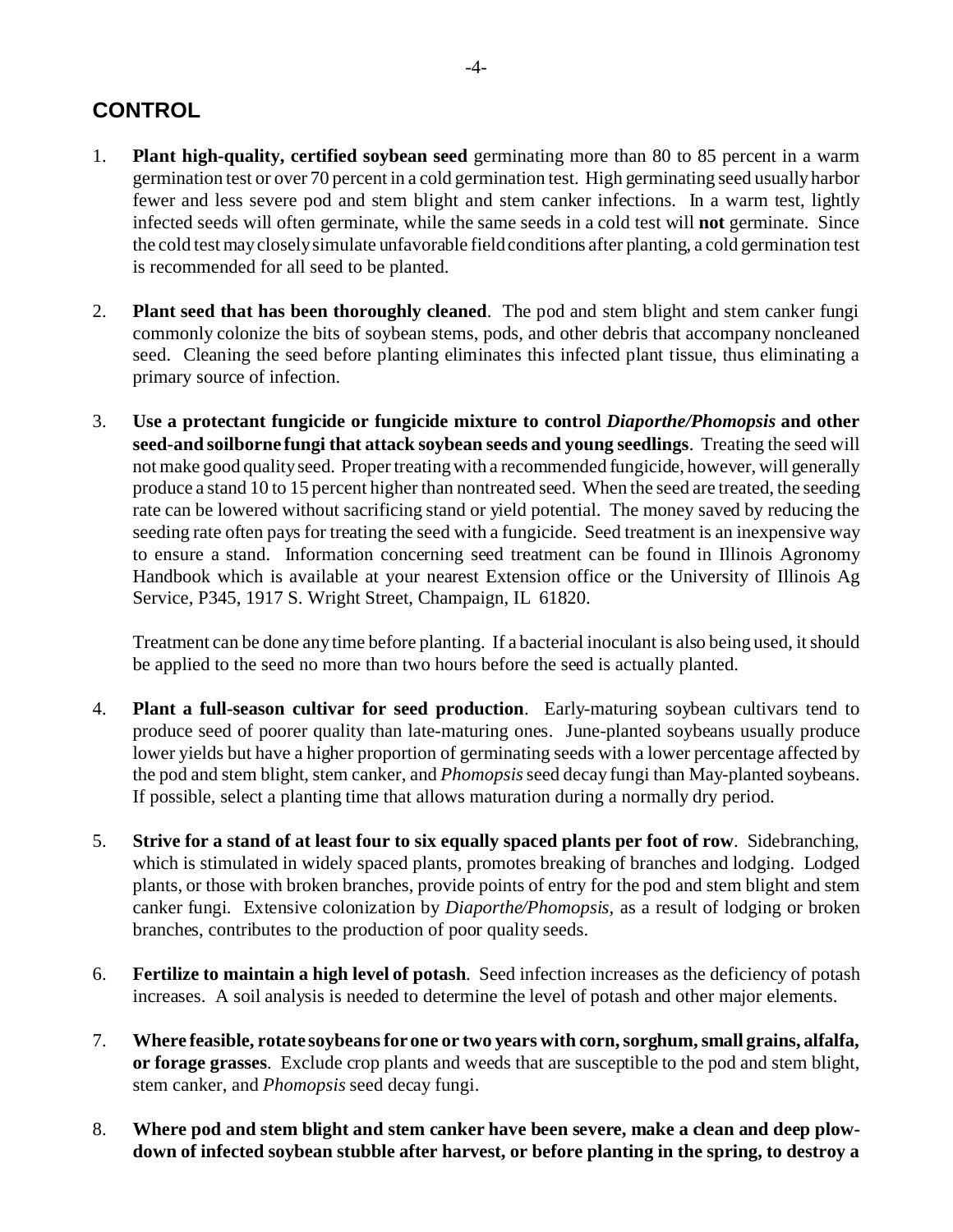**major source of primary inoculum**. Where soil erosion (from wind or water or both) could be a problem, the use of a fall plow-down should be discouraged.

- 9. **Harvest soybeans when first mature**. The longer soybean seeds remain in the field after maturity, the greater are the chances of the seeds being invaded by the pod and stem blight, stem canker, and *Phomopsis* seed decay fungi and other microorganisms, especially if the weather is moist and warm to hot.
- 10. **Make a foliar application of an EPA-approved fungicide; this is suggested primarily for seedproduction fields as insurance against pod, seed, stem, and petiole infections late in the growing season**. Spraying increases seed size, quality, and germination. Yield increases of two to six bushels or more per acre are not unusual in Illinois when August and September are unusually rainy and harvest is delayed after full maturity is reached.

Proper and timely applications of a fungicide control pod and stem blight and stem canker as well as Septoria brown spot, anthracnose, Cercospora leaf blight (purple seed stain), and target spot. A checklist can be used at early bloom. It is based on a number of "risk factors," to determine whether fungicide applications should be made to soybeans. The presence of pycnidia on the fallen petioles when the first spray should be made is particularly important since the pycnidia indicate that the pod and stem blight fungus is present and active. Only brown, fallen petioles should be assayed, and more than two-thirds to three-fourths of these petioles should show pycnidia.

|                                                                              | Point value if    |
|------------------------------------------------------------------------------|-------------------|
| <b>Risk factors</b>                                                          | answer is yes     |
| Rainfall, dew, and humidity up to early bloom and pod set are:               |                   |
|                                                                              | 0                 |
|                                                                              |                   |
|                                                                              |                   |
|                                                                              | $2 \text{ to } 3$ |
|                                                                              |                   |
| Pycnidia (black specks) are visible on fallen petioles,                      |                   |
| and Septoria brown spot is obvious on the lower leaves                       | 2                 |
|                                                                              | 1 to 2            |
|                                                                              | 6                 |
| Yield potential is better than 35 bushels per acre                           | 2                 |
| Seed quality at planting time is less than 85 percent germination            |                   |
|                                                                              |                   |
| Other conditions that favor disease development (weather forecast with a     |                   |
| 30-day period of greater than normal rainfall and a field history of disease | 1 to 3            |

#### **Checklist to determine whether foliar fungicide application should be made to soybeans**

**NOTE:** If the total point value is 12 or more for seed-production fields, or over 15 for grain-production fields, application will likely mean increased yields and higher seed quality.

Two applications of fungicide are suggested. Make the first when the lower or oldest pods are 1/4 to 3/4 -inch long, and the second two to three weeks later. If this period is unusually rainy, apply the second spray two weeks after the first application; otherwise, stretch the spray interval to three weeks.